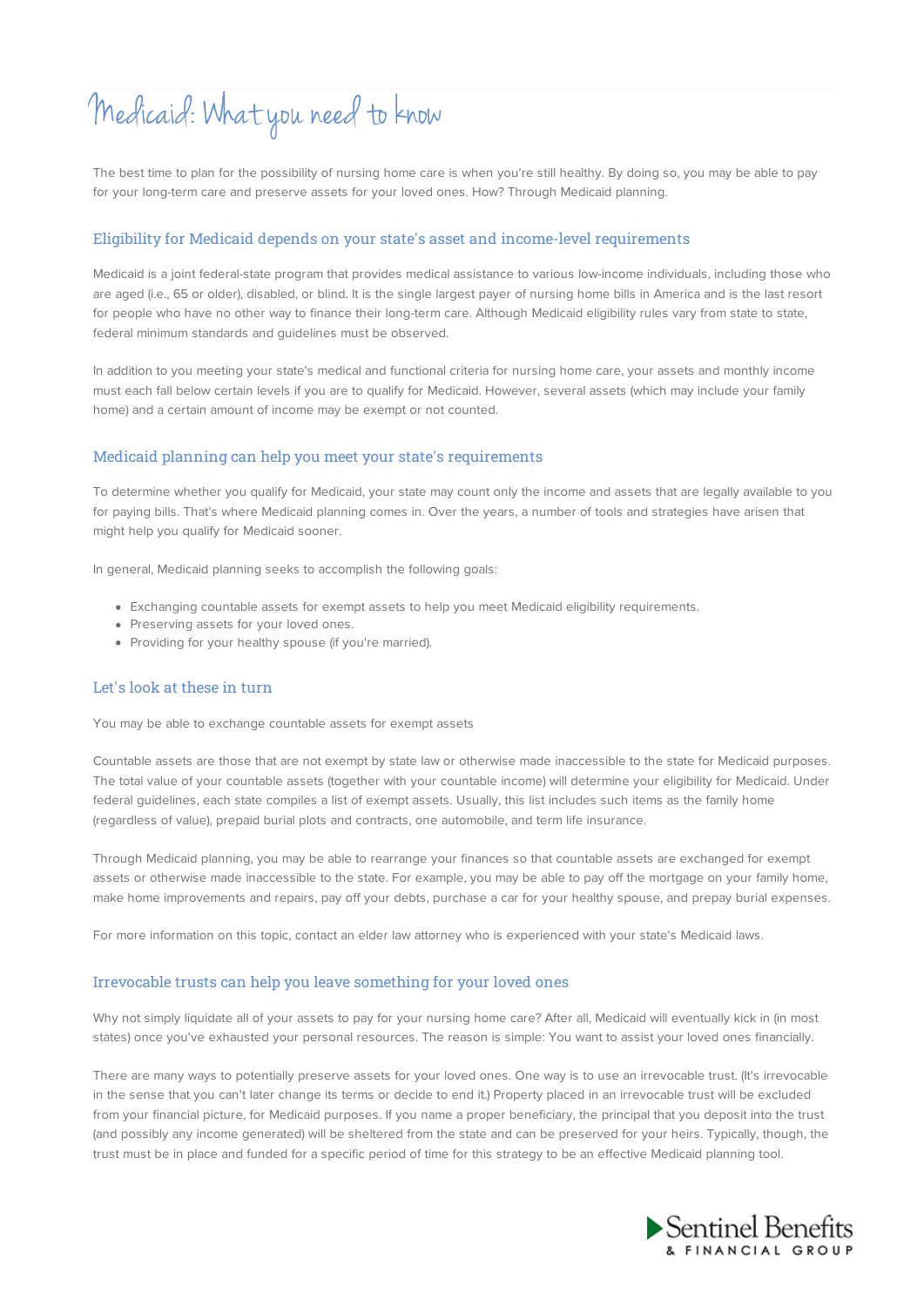For information about Medicaid planning trusts, consult an experienced attorney.

### If you're married, an annuity can help you provide for your healthy spouse

Nursing homes are expensive. If you must go to one, will your spouse have enough money to live on? With a little planning, the answer is yes. Here's how Medicaid affects a married couple. A couple's assets are pooled together when the state is considering the eligibility of one spouse for Medicaid. The healthy spouse is entitled to keep the long term.

A healthy spouse may want to use jointly owned, countable assets to buy a single premium immediate annuity to benefit himself or herself. Converting countable assets into an income stream is a plus because each spouse is entitled to keep all of his or her own income, in contrast to the pooling of assets. By purchasing an immediate annuity in this manner, the institutionalized spouse can more easily qualify for Medicaid, and the healthy spouse can enjoy a higher standard of living.

Be aware, however, that for annuities purchased on February 8, 2006 and thereafter (the date of enactment of the Deficit Reduction Act of 2005), the state must be named as the remainder beneficiary of the annuity after your spouse or a minor or disabled child.